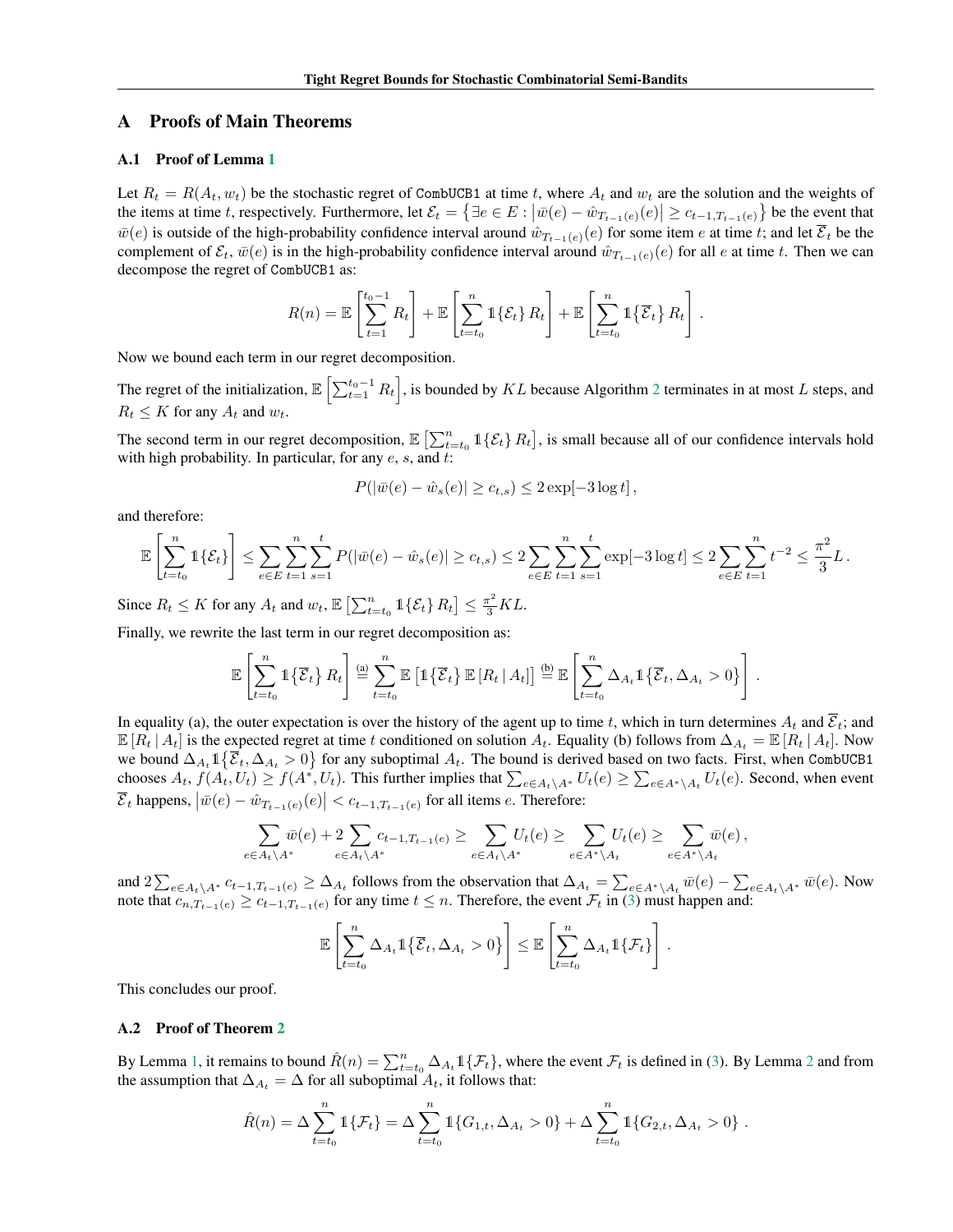To bound the above quantity, it is sufficient to bound the number of times that events  $G_{1,t}$  and  $G_{2,t}$  happen. Then we set the tunable parameters  $d$  and  $\alpha$  such that the two counts are of the same magnitude.

**Claim 1.** *Event* 
$$
G_{1,t}
$$
 *happens at most*  $\frac{\alpha}{d} K^2 L \frac{6}{\Delta^2} \log n$  *times.*

*Proof.* Recall that event  $G_{1,t}$  can happen only if at least *d* chosen suboptimal items are not observed "sufficiently often" up to time  $t, T_{t-1}(e) \le \alpha K^2 \frac{6}{\Delta^2} \log n$  for at least *d* items in  $\tilde{A}_t$ . After the event happens, the observation counters of these items increase by one. Therefore, after the event happens  $\frac{\alpha}{d} K^2 L \frac{6}{\Delta^2} \log n$  times, all suboptimal items are guaranteed to be observed at least  $\alpha K^2 \frac{6}{\Delta^2} \log n$  times and  $G_{1,t}$  cannot happen anymore.

**Claim 2.** Event  $G_{2,t}$  happens at most  $\frac{\alpha d^2}{(\sqrt{\alpha}-1)^2} L \frac{6}{\Delta^2} \log n$  times.

*Proof.* Event  $G_{2,t}$  can happen only if there exists  $e \in \tilde{A}_t$  such that  $T_{t-1}(e) \leq \frac{\alpha d^2}{(\sqrt{\alpha}-1)^2} \frac{6}{\Delta^2} \log n$ . After the event happens, the observation counter of item  $e$  increases by one. Therefore, the number of times that event  $G_{2,t}$  can happen is bounded trivially by  $\frac{\alpha d^2}{(\sqrt{\alpha}-1)^2} L \frac{6}{\Delta^2} \log n$ .

Based on Claims 1 and 2,  $\hat{R}(n)$  is bounded as:

$$
\hat{R}(n) \le \left(\frac{\alpha}{d}K^2 + \frac{\alpha d^2}{(\sqrt{\alpha} - 1)^2}\right) L \frac{6}{\Delta} \log n.
$$

Finally, we choose  $\alpha = 4$  and  $d = K^{\frac{2}{3}}$ ; and it follows that the regret is bounded as:

$$
R(n) \leq \mathbb{E}\left[\hat{R}(n)\right] + \left(\frac{\pi^2}{3} + 1\right)KL \leq K^{\frac{4}{3}}L\frac{48}{\Delta}\log n + \left(\frac{\pi^2}{3} + 1\right)KL.
$$

#### A.3 Proof of Theorem 3

Let  $\mathcal{F}_t$  be the event in (3). By Lemmas 1 and 2, it remains to bound:

$$
\hat{R}(n) = \sum_{t=t_0}^{n} \Delta_{A_t} 1\!\!1\{\mathcal{F}_t\} = \sum_{t=t_0}^{n} \Delta_{A_t} 1\!\!1\{G_{1,t}, \Delta_{A_t} > 0\} + \sum_{t=t_0}^{n} \Delta_{A_t} 1\!\!1\{G_{2,t}, \Delta_{A_t} > 0\}.
$$

In the next step, we introduce item-specific variants of events  $G_{1,t}$  (6) and  $G_{2,t}$  (7), and then associate the regret at time *t* with these events. In particular, let:

$$
G_{e,1,t} = G_{1,t} \cap \left\{ e \in \tilde{A}_t, T_{t-1}(e) \le \alpha K^2 \frac{6}{\Delta_{A_t}^2} \log n \right\}
$$
(14)

$$
G_{e,2,t} = G_{2,t} \cap \left\{ e \in \tilde{A}_t, T_{t-1}(e) \le \frac{\alpha d^2}{(\sqrt{\alpha} - 1)^2} \frac{6}{\Delta_{A_t}^2} \log n \right\}
$$
(15)

be the events that item *e* is not observed "sufficiently often" under events  $G_{1,t}$  and  $G_{2,t}$ , respectively. Then by the definitions of the above events, it follows that:

$$
1\{G_{1,t}, \Delta_{A_t} > 0\} \le \frac{1}{d} \sum_{e \in \tilde{E}} 1\{G_{e,1,t}, \Delta_{A_t} > 0\}
$$
  

$$
1\{G_{2,t}, \Delta_{A_t} > 0\} \le \sum_{e \in \tilde{E}} 1\{G_{e,2,t}, \Delta_{A_t} > 0\},
$$

where  $\tilde{E} = E \setminus A^*$  is the set of subptimal items; and we bound  $\hat{R}(n)$  as:

$$
\hat{R}(n) \leq \sum_{e \in \tilde{E}} \sum_{t=t_0}^n \mathbb{1}_{\{G_{e,1,t}, \Delta_{A_t} > 0\}} \frac{\Delta_{A_t}}{d} + \sum_{e \in \tilde{E}} \sum_{t=t_0}^n \mathbb{1}_{\{G_{e,2,t}, \Delta_{A_t} > 0\}} \Delta_{A_t}.
$$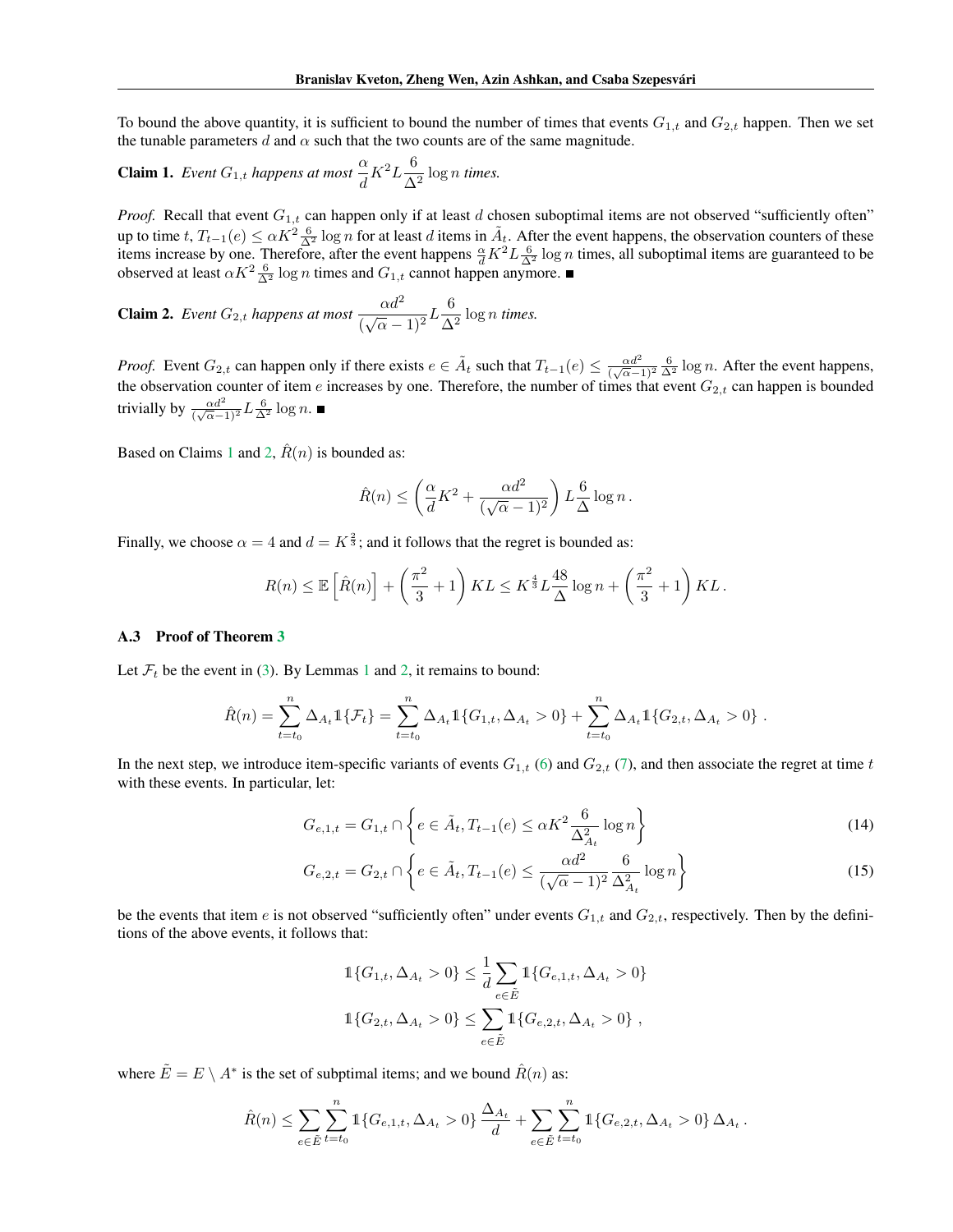Let each item *e* be contained in  $N_e$  suboptimal solutions and  $\Delta_{e,1} \geq \ldots \geq \Delta_{e,N_e}$  be the gaps of these solutions, ordered from the largest gap to the smallest one. Then  $\hat{R}(n)$  can be further bounded as:

$$
\hat{R}(n) \leq \sum_{e \in \tilde{E}} \sum_{t=t_0}^{n} \sum_{k=1}^{N_e} \mathbb{1} \{ G_{e,1,t}, \Delta_{A_t} = \Delta_{e,k} \} \frac{\Delta_{e,k}}{d} + \sum_{e \in \tilde{E}} \sum_{t=t_0}^{n} \sum_{k=1}^{N_e} \mathbb{1} \{ G_{e,2,t}, \Delta_{A_t} = \Delta_{e,k} \} \Delta_{e,k}
$$
\n
$$
\leq \sum_{e \in \tilde{E}} \sum_{t=t_0}^{n} \sum_{k=1}^{N_e} \mathbb{1} \left\{ e \in \tilde{A}_t, T_{t-1}(e) \leq \alpha K^2 \frac{6}{\Delta_{e,k}^2} \log n, \Delta_{A_t} = \Delta_{e,k} \right\} \frac{\Delta_{e,k}}{d} + \sum_{e \in \tilde{E}} \sum_{t=t_0}^{n} \sum_{k=1}^{N_e} \mathbb{1} \left\{ e \in \tilde{A}_t, T_{t-1}(e) \leq \frac{\alpha d^2}{(\sqrt{\alpha} - 1)^2} \frac{6}{\Delta_{e,k}^2} \log n, \Delta_{A_t} = \Delta_{e,k} \right\} \Delta_{e,k}
$$
\n
$$
\leq \sum_{e \in \tilde{E}} \frac{6\alpha K^2 \log n}{d} \left[ \Delta_{e,1} \frac{1}{\Delta_{e,1}^2} + \sum_{k=2}^{N_e} \Delta_{e,k} \left( \frac{1}{\Delta_{e,k}^2} - \frac{1}{\Delta_{e,k-1}^2} \right) \right] + \sum_{e \in \tilde{E}} \frac{6\alpha d^2 \log n}{(\sqrt{\alpha} - 1)^2} \left[ \Delta_{e,1} \frac{1}{\Delta_{e,1}^2} + \sum_{k=2}^{N_e} \Delta_{e,k} \left( \frac{1}{\Delta_{e,k}^2} - \frac{1}{\Delta_{e,k-1}^2} \right) \right]
$$
\n
$$
\leq \sum_{e \in \tilde{E}} \left( \frac{\alpha}{d} K^2 + \frac{\alpha d^2}{(\sqrt{\alpha} - 1)^2} \right) \frac{12}{\Delta_{e,\min}} \log n,
$$

where inequality (a) is by the definitions of events  $G_{e,1,t}$  and  $G_{e,2,t}$ , inequality (b) is from the solution to:

$$
\max_{A_1, ..., A_n} \sum_{t=t_0}^n \sum_{k=1}^{N_e} 1 \left\{ e \in \tilde{A}_t, T_{t-1}(e) \le \frac{C}{\Delta_{e,k}^2} \log n, \Delta_{A_t} = \Delta_{e,k} \right\} \Delta_{e,k}
$$

for appropriate *C*, and inequality (c) follows from Lemma 3 of Kveton *et al.* [12]:

$$
\left[\Delta_{e,1}\frac{1}{\Delta_{e,1}^2} + \sum_{k=2}^{N_e} \Delta_{e,k} \left(\frac{1}{\Delta_{e,k}^2} - \frac{1}{\Delta_{e,k-1}^2}\right)\right] < \frac{2}{\Delta_{e,N_e}} = \frac{2}{\Delta_{e,\min}}\,. \tag{16}
$$

Finally, we choose  $\alpha = 4$  and  $d = K^{\frac{2}{3}}$ ; and it follows that the regret is bounded as:

$$
R(n) \leq \mathbb{E}\left[\hat{R}(n)\right] + \left(\frac{\pi^2}{3} + 1\right)KL \leq \sum_{e \in \tilde{E}} K^{\frac{4}{3}} \frac{96}{\Delta_{e,\min}} \log n + \left(\frac{\pi^2}{3} + 1\right) KL.
$$

## A.4 Proof of Theorem 4

The first step of the proof is identical to that of Theorem 2. By Lemma 1, it remains to bound  $\hat{R}(n) = \sum_{t=t_0}^{n} \Delta_{A_t} 1\{\mathcal{F}_t\}$ , where the event  $\mathcal{F}_t$  is defined in (3). By Lemma 3 and from the assumption that  $\Delta_{A_t} = \Delta$  for all suboptimal  $A_t$ , it follows that:

$$
\hat{R}(n) = \Delta \sum_{t=t_0}^{n} 1\{\mathcal{F}_t\} = \Delta \sum_{i=1}^{\infty} \sum_{t=t_0}^{n} 1\{G_{i,t}, \Delta_{A_t} > 0\}.
$$

Note that  $\Delta_{A_t} > 0$  implies  $\Delta_{A_t} = \Delta$ . Therefore,  $m_{i,t}$  does not depend on  $t$  and we denote it by  $m_i = \alpha_i \frac{K^2}{\Delta^2} \log n$ . Based on the same argument as in Claim 1, event  $G_{i,t}$  cannot happen more than  $\frac{Lm_i}{\beta_i K}$  times, because at least  $\beta_i K$  items that are observed at most  $m_i$  times have their observation counters incremented in each event  $G_{i,t}$ . Therefore:

$$
\hat{R}(n) \le \Delta \sum_{i=1}^{\infty} \frac{L m_i}{\beta_i K} = KL \frac{1}{\Delta} \left[ \sum_{i=1}^{\infty} \frac{\alpha_i}{\beta_i} \right] \log n \,. \tag{17}
$$

It remains to choose  $(\alpha_i)$  and  $(\beta_i)$  such that: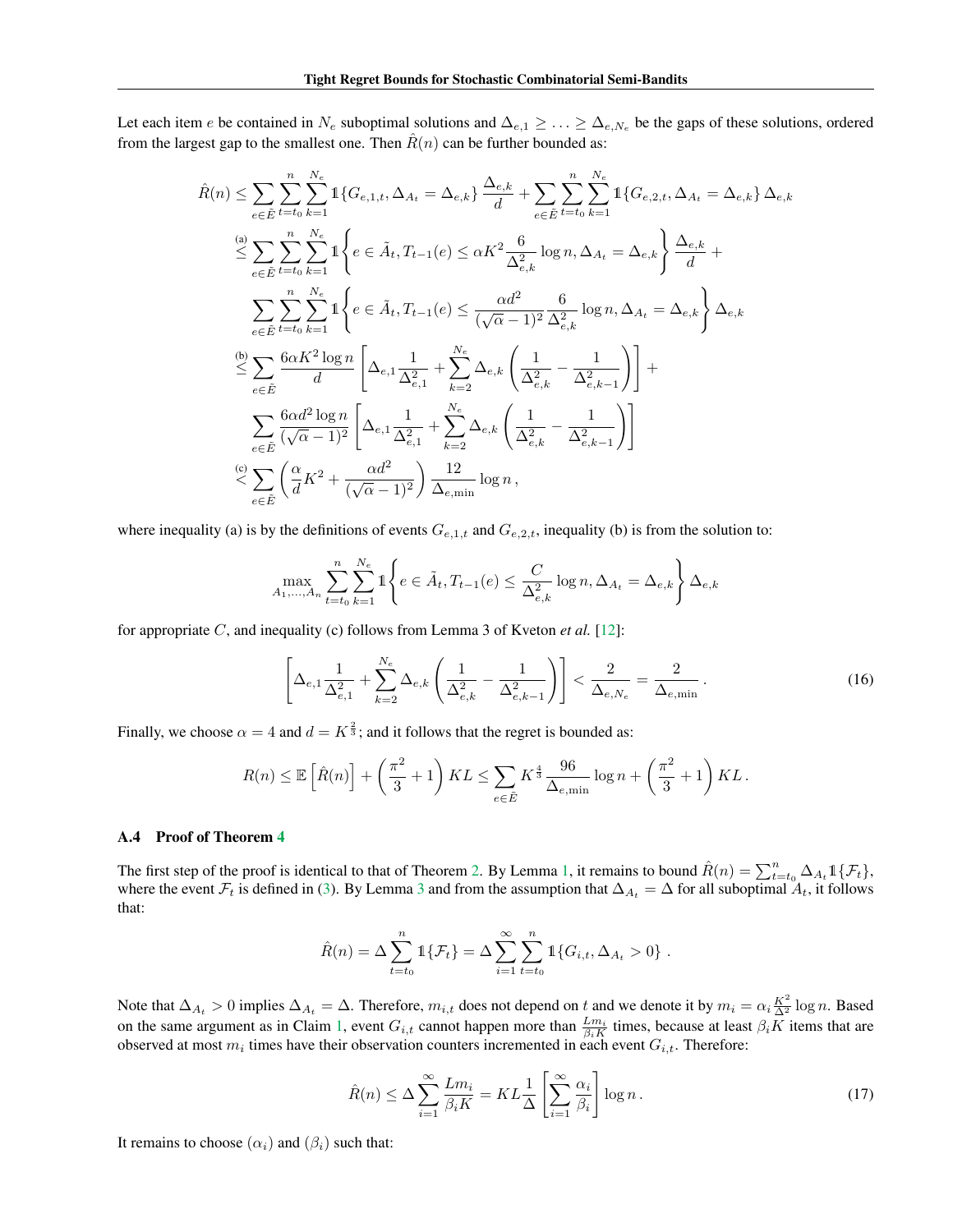- $\lim_{i \to \infty} \alpha_i = \lim_{i \to \infty} \beta_i = 0;$
- Monotonicity conditions in (9) and (10) hold;
- Inequality (12) holds,  $\sqrt{6} \sum_{i=1}^{\infty} \frac{\beta_{i-1} \beta_i}{\sqrt{\alpha_i}} \leq 1;$
- $\sum_{i=1}^{\infty} \frac{\alpha_i}{\beta_i}$  is minimized.

We choose  $(\alpha_i)$  and  $(\beta_i)$  to be geometric sequences,  $\beta_i = \beta^i$  and  $\alpha_i = d\alpha^i$  for  $0 < \alpha, \beta < 1$  and  $d > 0$ . For this setting,  $\alpha_i \to 0$  and  $\beta_i \to 0$ , and the monotonicity conditions are also satisfied. Moreover, if  $\beta < \sqrt{\alpha}$ , we have:

$$
\sqrt{6} \sum_{i=1}^{\infty} \frac{\beta_{i-1} - \beta_i}{\sqrt{\alpha_i}} = \sqrt{6} \sum_{i=1}^{\infty} \frac{\beta^{i-1} - \beta^i}{\sqrt{d\alpha^i}} = \sqrt{\frac{6}{d}} \frac{1 - \beta}{\sqrt{\alpha} - \beta} \le 1
$$

provided that  $d \geq 6 \left( \frac{1-\beta}{\sqrt{\alpha}} \right)$  $\overline{\alpha} - \beta$  $\int^2$ . Furthermore, if  $\alpha < \beta$ , we have:

$$
\sum_{i=1}^{\infty} \frac{\alpha_i}{\beta_i} = \sum_{i=1}^{\infty} \frac{d\alpha^i}{\beta^i} = \frac{d\alpha}{\beta - \alpha}.
$$

Given the above, the best choice of *d* is  $6\left(\frac{1-\beta}{\sqrt{n}}\right)$  $\alpha-\beta$  $\int_{0}^{2}$  and the problem of minimizing the constant in our regret bound can be written as:

$$
\inf_{\alpha,\beta} \quad 6 \left( \frac{1-\beta}{\sqrt{\alpha} - \beta} \right)^2 \frac{\alpha}{\beta - \alpha}
$$
\ns.t.

\n
$$
0 < \alpha < \beta < \sqrt{\alpha} < 1.
$$

We find the solution to the above problem numerically, and determine it to be  $\alpha = 0.1459$  and  $\beta = 0.2360$ . For these  $\alpha$ and  $\beta$ , 6  $\left(\frac{1-\beta}{\sqrt{\alpha}}\right)$  $\alpha-\beta$  $\int_{0}^{2} \frac{\alpha}{\beta - \alpha}$  < 267. We apply this upper bound to (17) and it follows that the regret is bounded as:

$$
R(n) \leq \mathbb{E}\left[\hat{R}(n)\right] + \left(\frac{\pi^2}{3} + 1\right)KL \leq KL\frac{267}{\Delta}\log n + \left(\frac{\pi^2}{3} + 1\right)KL.
$$

### A.5 Proof of Theorem 5

Let  $\mathcal{F}_t$  be the event in (3). By Lemmas 1 and 3, it remains to bound:

$$
\hat{R}(n) = \sum_{t=t_0}^{n} \Delta_{A_t} 1\!\!1 \{\mathcal{F}_t\} = \sum_{i=1}^{\infty} \sum_{t=t_0}^{n} \Delta_{A_t} 1\!\!1 \{G_{i,t}, \Delta_{A_t} > 0\}.
$$

In the next step, we define item-specific variants of events  $G_{i,t}$  (11) and associate the regret at time  $t$  with these events. In particular, let:

$$
G_{e,i,t} = G_{i,t} \cap \left\{ e \in \tilde{A}_t, T_{t-1}(e) \le m_{i,t} \right\}
$$
\n(18)

be the event that item  $e$  is not observed "sufficiently often" under event  $G_{i,t}$ . Then it follows that:

$$
\mathbb{1}\{G_{i,t}, \Delta_{A_t} > 0\} \le \frac{1}{\beta_i K} \sum_{e \in \tilde{E}} \mathbb{1}\{G_{e,i,t}, \Delta_{A_t} > 0\},\,
$$

because at least  $\beta_i K$  items are not observed "sufficiently often" under event  $G_{i,t}$ . Therefore, we can bound  $\hat{R}(n)$  as:

$$
\hat{R}(n) \le \sum_{e \in \tilde{E}} \sum_{i=1}^{\infty} \sum_{t=t_0}^{n} 1\{G_{e,i,t}, \Delta_{A_t} > 0\} \frac{\Delta_{A_t}}{\beta_i K}.
$$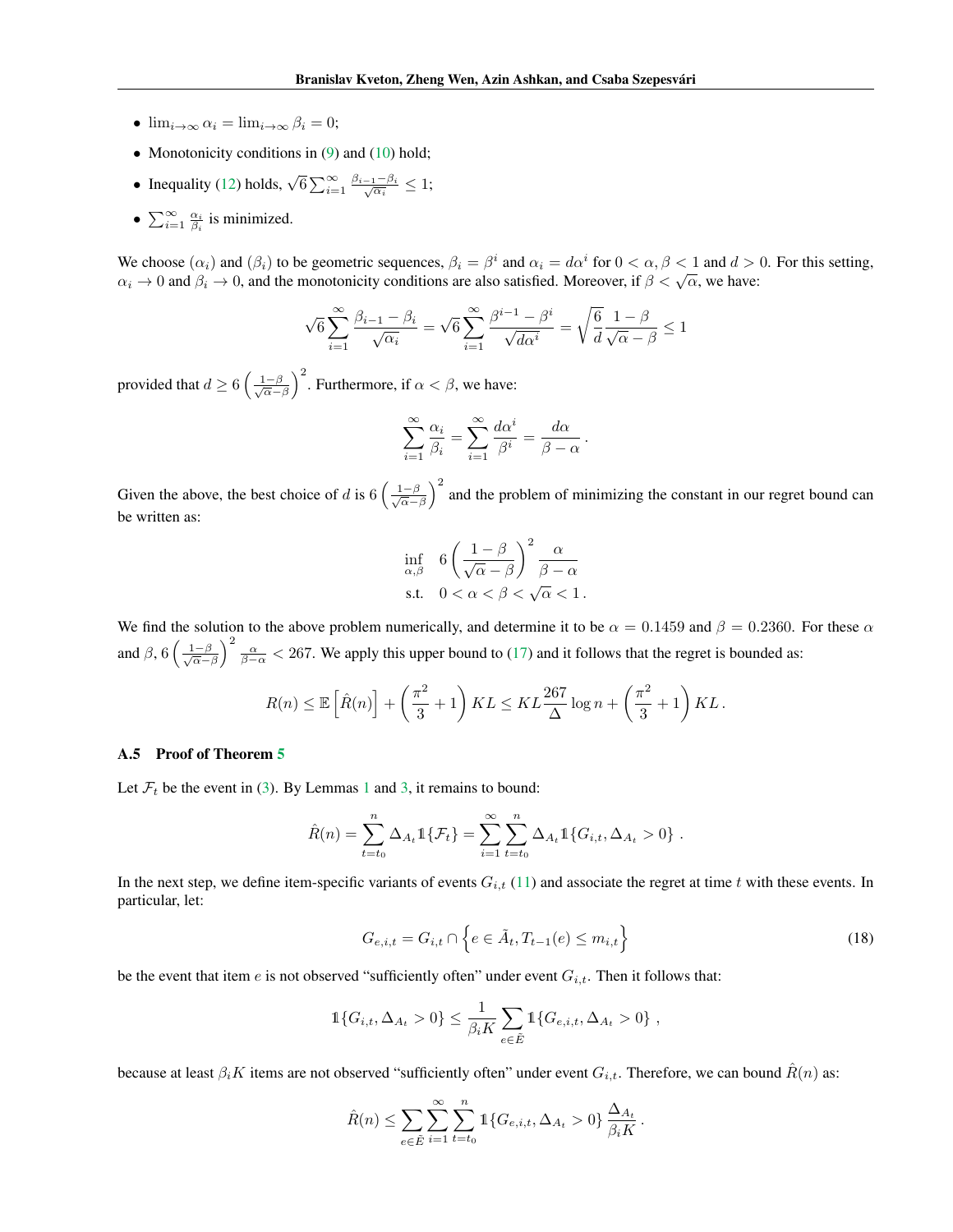Let each item *e* be contained in  $N_e$  suboptimal solutions and  $\Delta_{e,1} \geq \ldots \geq \Delta_{e,N_e}$  be the gaps of these solutions, ordered from the largest gap to the smallest one. Then  $R(n)$  can be further bounded as:

$$
\hat{R}(n) \leq \sum_{e \in \tilde{E}} \sum_{i=1}^{\infty} \sum_{t=t_0}^{n} \sum_{k=1}^{N_e} \mathbb{1} \{ G_{e,i,t}, \Delta_{A_t} = \Delta_{e,k} \} \frac{\Delta_{e,k}}{\beta_i K}
$$
\n
$$
\leq \sum_{e \in \tilde{E}} \sum_{i=1}^{\infty} \sum_{t=t_0}^{n} \sum_{k=1}^{N_e} \mathbb{1} \left\{ e \in \tilde{A}_t, T_{t-1}(e) \leq \alpha_i \frac{K^2}{\Delta_{e,k}^2} \log n, \Delta_{A_t} = \Delta_{e,k} \right\} \frac{\Delta_{e,k}}{\beta_i K}
$$
\n
$$
\leq \sum_{e \in \tilde{E}} \sum_{i=1}^{\infty} \frac{\alpha_i K \log n}{\beta_i} \left[ \Delta_{e,1} \frac{1}{\Delta_{e,1}^2} + \sum_{k=2}^{N_e} \Delta_{e,k} \left( \frac{1}{\Delta_{e,k}^2} - \frac{1}{\Delta_{e,k-1}^2} \right) \right]
$$
\n
$$
\leq \sum_{e \in \tilde{E}} \sum_{i=1}^{\infty} \frac{\alpha_i K \log n}{\beta_i} \frac{2}{\Delta_{e,\min}}
$$
\n
$$
= \sum_{e \in \tilde{E}} K \frac{2}{\Delta_{e,\min}} \left[ \sum_{i=1}^{\infty} \frac{\alpha_i}{\beta_i} \right] \log n,
$$

where inequality (a) is by the definition of event  $G_{e,i,t}$ , inequality (b) follows from the solution to:

$$
\max_{A_1,...,A_n} \sum_{t=t_0}^n \sum_{k=1}^{N_e} 1 \left\{ e \in \tilde{A}_t, T_{t-1}(e) \le \alpha_i \frac{K^2}{\Delta_{e,k}^2} \log n, \Delta_{A_t} = \Delta_{e,k} \right\} \frac{\Delta_{e,k}}{\beta_i K},
$$

and inequality (c) follows from (16). For the same  $(\alpha_i)$  and  $(\beta_i)$  as in Theorem 4, we have  $\sum_{i=1}^{\infty} \frac{\alpha_i}{\beta_i} < 267$  and it follows that the regret is bounded as:

$$
R(n) \leq \mathbb{E}\left[\hat{R}(n)\right] + \left(\frac{\pi^2}{3} + 1\right)KL \leq \sum_{e \in \tilde{E}} K \frac{534}{\Delta_{e,\min}} \log n + \left(\frac{\pi^2}{3} + 1\right)KL.
$$

#### A.6 Proof of Theorem 6

The key idea is to decompose the regret of CombUCB1 into two parts, where the gaps are larger than  $\epsilon$  and at most  $\epsilon$ . We analyze each part separately and then set  $\epsilon$  to get the desired result.

By Lemma 1, it remains to bound  $\hat{R}(n) = \sum_{t=t_0}^{n} \Delta_{A_t} 1\{\mathcal{F}_t\}$ , where the event  $\mathcal{F}_t$  is defined in (3). We partition  $\hat{R}(n)$  as:

$$
\hat{R}(n) = \sum_{t=t_0}^{n} \Delta_{A_t} \mathbb{1}\{\mathcal{F}_t, \Delta_{A_t} < \epsilon\} + \sum_{t=t_0}^{n} \Delta_{A_t} \mathbb{1}\{\mathcal{F}_t, \Delta_{A_t} \ge \epsilon\}
$$
\n
$$
\le \epsilon n + \sum_{t=t_0}^{n} \Delta_{A_t} \mathbb{1}\{\mathcal{F}_t, \Delta_{A_t} \ge \epsilon\}
$$

and bound the first term trivially. The second term is bounded in the same way as  $\hat{R}(n)$  in the proof of Theorem 5, except that we only consider the gaps  $\Delta_{e,k} \geq \epsilon$ . Therefore,  $\Delta_{e,\text{min}} \geq \epsilon$  and we get:

$$
\sum_{t=t_0}^n \Delta_{A_t} \mathbb{1}\{\mathcal{F}_t, \Delta_{A_t} \geq \epsilon\} \leq \sum_{e \in \tilde{E}} K \frac{534}{\epsilon} \log n \leq KL \frac{534}{\epsilon} \log n.
$$

Based on the above inequalities:

$$
R(n) \le \frac{534KL}{\epsilon} \log n + \epsilon n + \left(\frac{\pi^2}{3} + 1\right) KL.
$$

Finally, we choose  $\epsilon = \sqrt{\frac{534KL\log n}{n}}$  $\frac{2 \log n}{n}$  and get:

$$
R(n) \le 2\sqrt{534KLn\log n} + \left(\frac{\pi^2}{3} + 1\right)KL < 47\sqrt{KLn\log n} + \left(\frac{\pi^2}{3} + 1\right)KL,
$$

which concludes our proof.